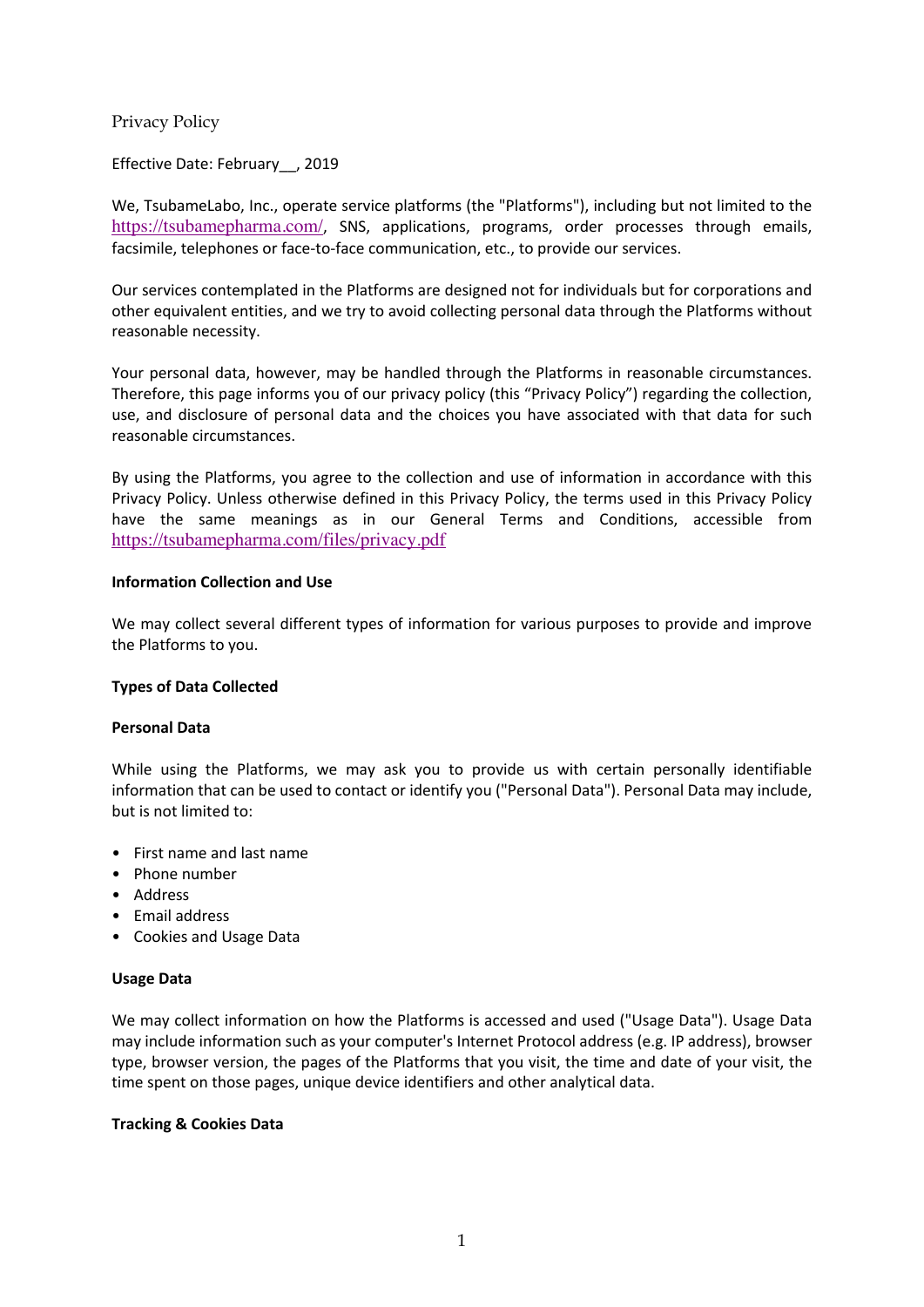We may use cookies and similar tracking technologies to track the activity on the Platforms and hold certain information.

Cookies are files with small amount of data which may include an anonymous unique identifier. Cookies are sent to your browser from a website and stored on your device. Tracking technologies also used are beacons, tags, and scripts to collect and track information and to improve and analyze the Platforms.

You can instruct your browser to refuse all cookies or to indicate when a cookie is being sent. However, if you do not accept cookies, you may not be able to use some portions or functions of the Platforms.

Examples of Cookies we may use:

- Session Cookies. We may use Session Cookies to operate the Platforms.
- Preference Cookies. We may use Preference Cookies to remember your preferences and settings.
- Security Cookies. We may use Security Cookies for security purposes.

### **Use of Data**

We may use the collected data for various purposes:

- To provide our services, such as processing purchase orders and sales confirmations
- To provide and maintain the Platforms
- To notify you about changes to the Platforms
- To allow you to participate in interactive features of the Platforms when you choose to do so
- To provide customer care and support
- To provide analysis or valuable information so that we can improve the Platforms
- To monitor the usage of the Platforms
- To detect, prevent and address technical issues

# **Transfer of Data**

Your information, including Personal Data, may be transferred to, and maintained on, computers located outside of your state, province, country or other governmental jurisdiction where the data protection laws may differ than those from your jurisdiction.

If you are located outside Japan and choose to provide information to us, please note that we may transfer the data, including Personal Data, to Japan and process it in Japan.

We will take all steps reasonably necessary to ensure that your data is treated securely and in accordance with this Privacy Policy.

#### **Disclosure of Data**

We may disclose your Personal Data in the good faith belief that such action is necessary to:

- To comply with a legal obligation
- To protect and defend the rights or property of us
- To prevent or investigate possible wrongdoing in connection with the Platforms
- To protect the personal safety of users of the Platforms or the public
- To protect against legal liability